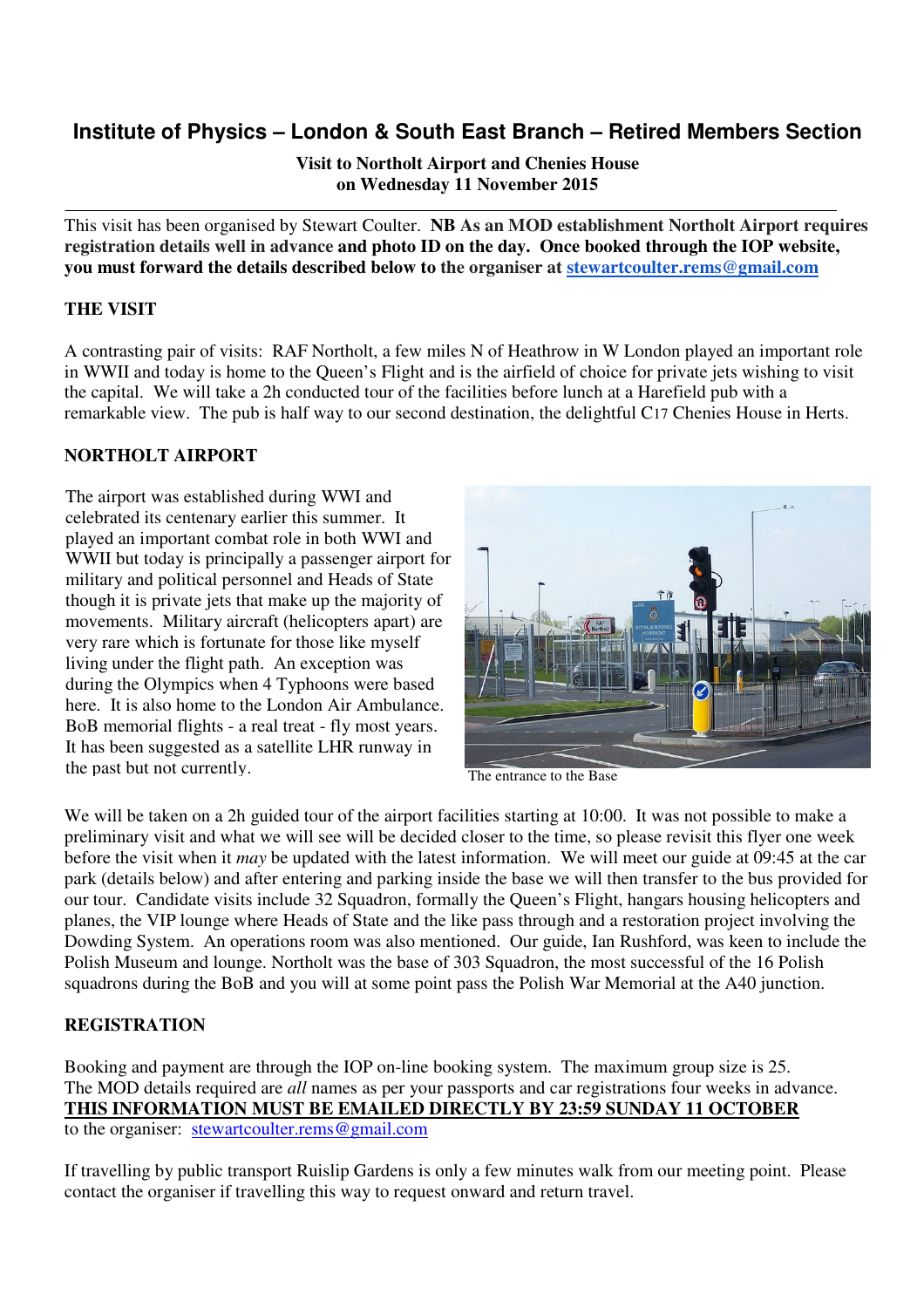## **LUNCH**

We will leave Northolt shortly after midday for lunch at The Old Orchard in Harefield village en route for Chenies. I would be surprised if any pub inside the M25 sports a view to equal this one, it extends for miles yet not a single building is to be seen. Inside, the large pub still preserves a cosy atmosphere and provides very good food and ales. See http://www.brunningandprice.co.uk/oldorchard Pre-ordering is required, I will send you the pre-order menu in late October.



#### **CHENIES MANOR HOUSE AND GARDEN**

We step back to Tudor times when we enter this wonderful treasure of a house. What you see today is largely of that period though the stone undercroft is C13 and a scheduled Ancient Monument. The rich furnishings are from a range of periods from its history. It was visited by Henry VIII and the baby Princess Elizabeth in 1534. During Henry's next visit 7 years later his 5<sup>th</sup> Queen Katherine Howard had an affair with an attendant - and we all know the result. It has enjoyed an illustrious history since punctuated by periods of neglect and more recently and mundanely has featured in The Antiques Roadshow and Timewatch. If the church adjacent is not open, I will request that it is.



After our visit we will take light refreshments before dispersing. J18 of the M25 is just 4 km away.

#### **TRAVEL AND PARKING**

Please see maps below. Entering HA4 6NG into Google maps or on my phone places a pin on the Main Guard Room at the entrance to the site which is where we will meet. Park, enter the guard room, present yourself as a member of the REMS visit and **present your photo ID**. When everyone is gathered we will drive into the base where we will park before being taken on the bus provided. Given these security demands please *do not be late* – phone me on 07 747 800 837 if there is any problem. Note, if you do have time for refreshments continue N away from the A40, there is a parade of shops with cafes just past the bridge. A warning: the last 3 miles from the M40 can easily add 15+ min to your journey time. Build this into you timings, check traffic.

The Old Orchard is at UB9 6HJ, a 20 min drive. It is down a signposted lane as you leave Harefield centre.

From there, Chenies Manor at WD3 6ER is much the same distance and most easily accessed via the M25.

Returning to junction 18 on the M25 from Chenies is a matter of minutes.

If travelling by public transport, Ruislip Gardens on the Central line is 300m away, turn left on exit. For your return, there are 2 Metropolitan Line stations within 2 miles of Chenies though a more convenient drop-off might be possible on the day. **Please email me if you need a lift once you have registered with the IOP.**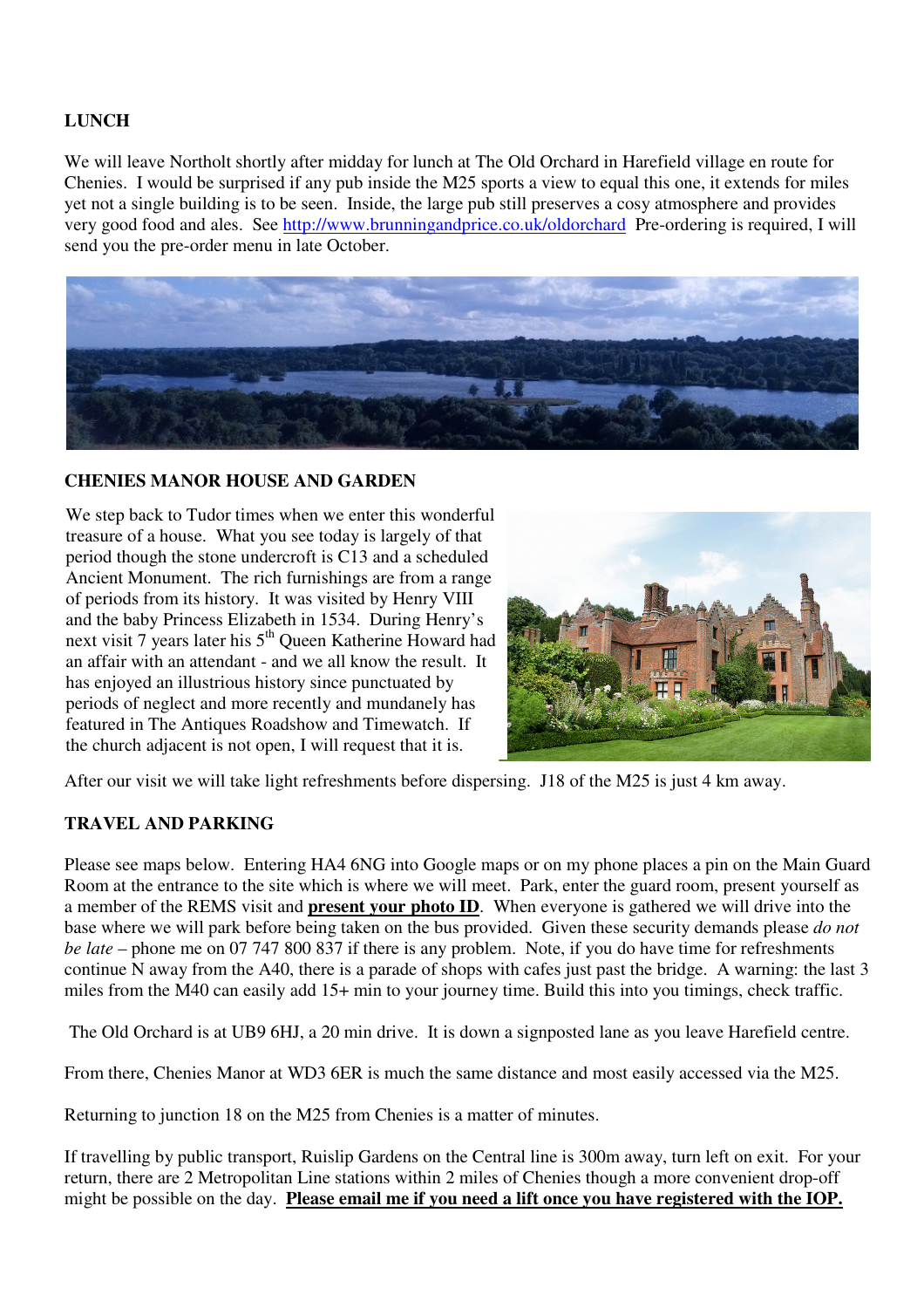#### **PROGRAMME**

| 09:45 | Arrive at Northolt, meet at Main Guard Room next to car park (see below)     |
|-------|------------------------------------------------------------------------------|
| 10:00 | Enter base for tour                                                          |
| 12:00 | End of tour, depart for lunch                                                |
| 12:30 | Lunch at The Old Orchard, Harefield                                          |
| 14:00 | Depart for Chenies                                                           |
| 15:00 | Conducted tour of Chenies Manor House (no later than can be brought forward) |
| 16:00 | Light refreshments before dispersing                                         |
|       |                                                                              |

**COST** £7. You pay for your own travel, food and final refreshments.

## **CONTACTS**

Before the meeting: Tony Colclough 020 8398 0766 or 07930 171307 tonycolclough@tiscali.co.uk On morning of visit: Stewart Coulter on 07747 800 837

#### **1:** M25  $\equiv$ Ϋ  $\alpha$ Junction 14 The Old Orchard with M40: Cross Golf Clu take slin Woods Nation Nature Res direction London **3b:** Denham Golf Club Shops Newyears<br>Green **2:** Turn left and at Polish Ruislip station War he Orchard Memorial The Bucking after you **3a:** pass the Ickenhan Entrance airport: to base direction Hillingdon Ho after **M25** Northolt Farm Sports Grounds **RAF Northolt** passing **Iver Heath** end of **DIOCATION AND** Uxbridge runway

# **DIRECTIONS TO NORTHOLT (Sat Nav: HA4 6NG)**